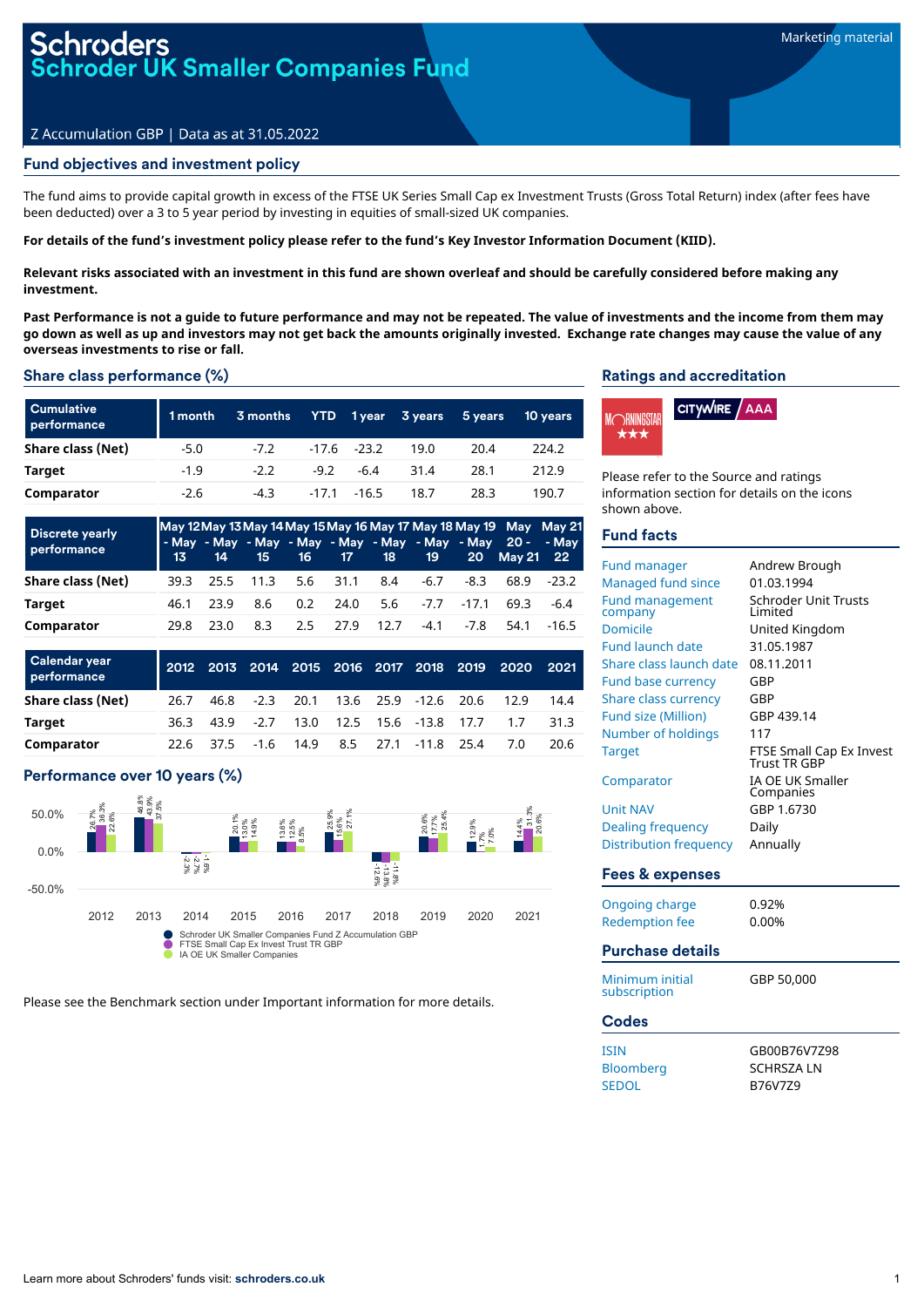## Schroders<br>Schroder UK Smaller Companies Fund

Z Accumulation GBP | Data as at 31.05.2022

## 10 year return of GBP 10,000



The chart is for illustrative purposes only and does not reflect an actual return on any investment.

Returns are calculated bid to bid (which means performance does not include the effect of any initial charges), net income reinvested, net of fees.

#### Risk considerations

**Performance risk:** Investment objectives express an intended result but there is no guarantee that such a result will be achieved. Depending on market conditions and the macro economic environment, investment objectives may become more difficult to achieve. **Smaller Companies risk:** Smaller companies generally carry greater liquidity risk than larger

companies, and they may also fluctuate in value to a greater extent. **Please see the KIID and Prospectus for a full list of risk considerations applicable to this fund.**

#### Synthetic risk & reward indicator (SRRI)

| <b>LOWER RISK</b> |  | Potentially lower reward |  | <b>HIGHER RISK</b><br>Potentially higher reward |
|-------------------|--|--------------------------|--|-------------------------------------------------|
|                   |  |                          |  |                                                 |

The risk category was calculated using historical performance data and may not be a reliable indicator of the fund's future risk profile. The fund's risk category is not guaranteed to remain fixed. Please see the Key Investor Information Document for more information.

### Risk statistics & financial ratios

|                                        | <b>Fund</b> | <b>Target</b> |
|----------------------------------------|-------------|---------------|
| Annual volatility (%)<br>(3v)          | 25.0        | 24.0          |
| Alpha (%) (3y)                         | $-2.9$      |               |
| Beta $(3y)$                            | 1.0         |               |
| Sharpe ratio (3y)                      | 0.3         | 0.5           |
| <b>Information ratio</b><br>(3v)       | $-0.5$      |               |
| Dividend Yield (%)                     | 1.6         |               |
| <b>Price to book</b>                   | 1.6         |               |
| <b>Price to earnings</b>               | 13.2        |               |
| <b>Predicted Tracking</b><br>error (%) | 7.4         |               |

Source: Morningstar, and Schroders for the Predicted tracking error. The above ratios are based on bid to bid price based performance data.

For help in understanding any terms used, please visit

https://www.Schroders.com/en/glossary/ These financial ratios refer to the average of the equity holdings contained in the fund's portfolio and in the benchmark (if mentioned) respectively. Please note this is an accumulation share class and as such the investor will not receive an income distribution. Any income will be reinvested into the fund.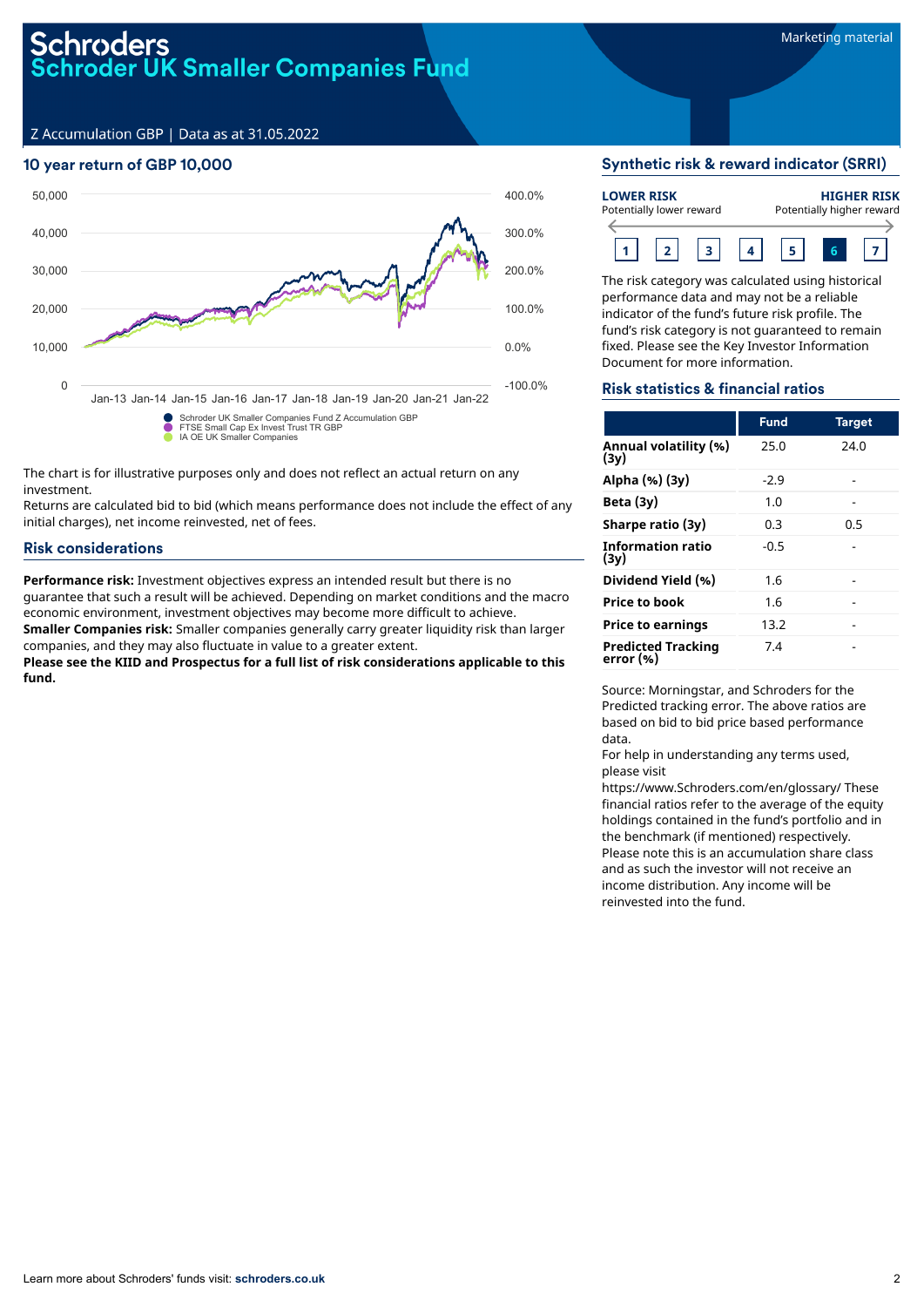## Schroders<br>Schroder UK Smaller Companies Fund

## Z Accumulation GBP | Data as at 31.05.2022

## Asset allocation

Target refers to the Benchmark listed in the Fund facts section and described under the Share class performance section on page 1. Source: Schroders. Top holdings and asset allocation are at fund level.

3.3 5.4 3.4 4.6 9.6 3.6

3.7 3.6

0.4 1.6 0.0

1.5 3.5 1.2 0.0

0.0 0.0 0.0 1.2

## Sector (%)



## Geographical breakdown (%)



## Region (%)



## Top 10 holdings (%)

| <b>Holding name</b>             | %   |
|---------------------------------|-----|
| <b>Tremor International Ltd</b> | 5.4 |
| Xaar PLC                        | 3.3 |
| <b>NCC Group PLC</b>            | 2.8 |
| VIDENDUM PLC                    | 2.8 |
| Cohort PLC                      | 2.5 |
| GlobalData PLC                  | 2.3 |
| MJ Gleeson PLC                  | 2.2 |
| <b>Tracsis PLC</b>              | 2.1 |
| Anglo Pacific Group PLC         | 2.0 |
| Kistos PLC                      | 2.0 |
|                                 |     |

## Share class available

|                               | <b>Z Accumulation GBP</b> | <b>Z</b> Income GBP |
|-------------------------------|---------------------------|---------------------|
| <b>Distribution frequency</b> | Annually                  | Annually            |
| <b>ISIN</b>                   | GB00B76V7Z98              | GB00B76V8019        |
| <b>Bloomberg</b>              | <b>SCHRSZALN</b>          | <b>SCHRSZILN</b>    |
| <b>SEDOL</b>                  | B76V7Z9                   | B76V801             |